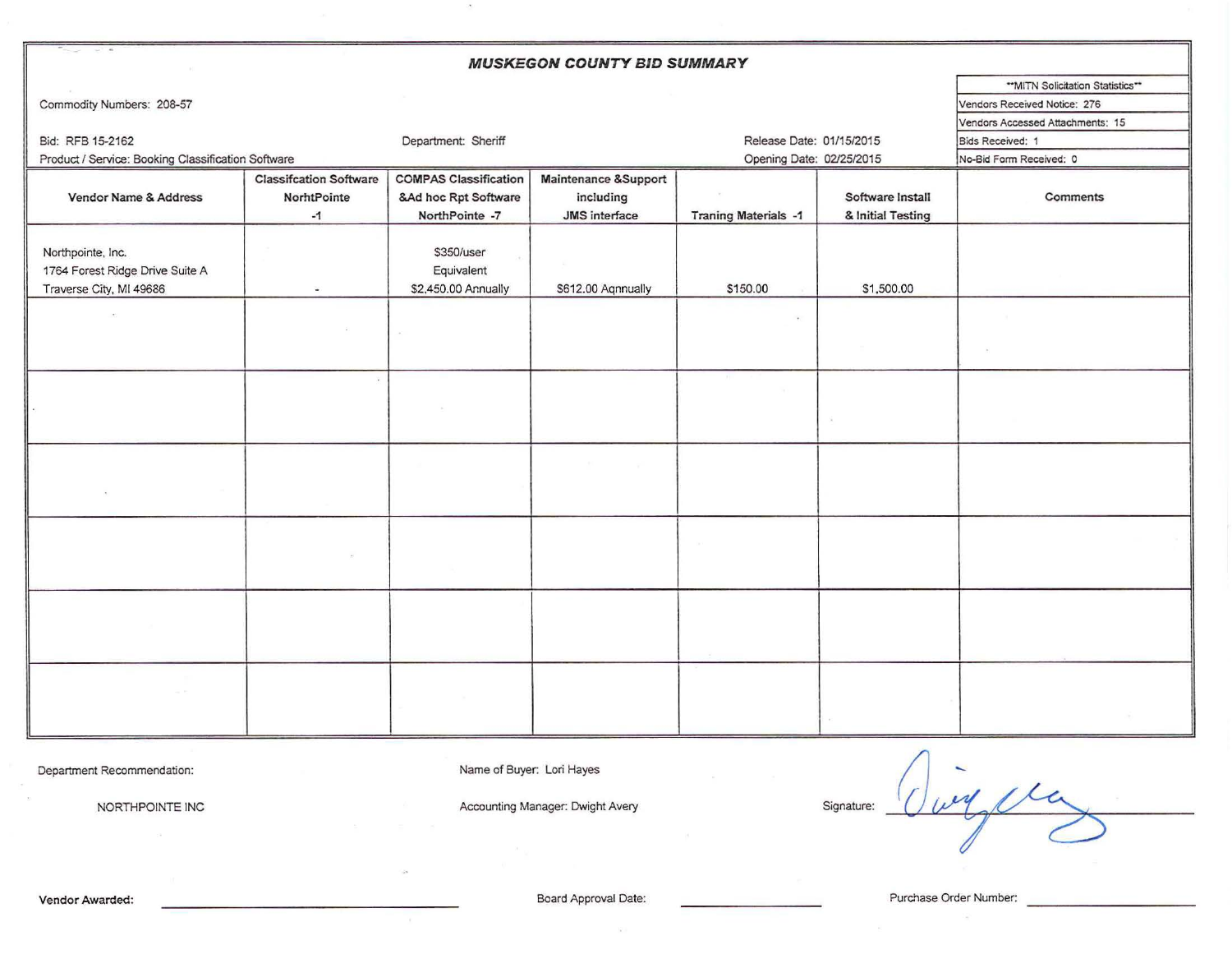MUSKEGON COUNTY BID SUMMARY

Commodity Numbers: 208-57

Department: Sheriff

 $\sim$ 

Bid: RFB 15-2162 Release Date: 01/15/2015

Product / Service: Booking Classification Software **Opening Date: 02/25/2015** Cpening Date: 02/25/2015

 $\sim$ 

| Vendor Name & Address           | Project           | Software<br><b>Configuration Support</b> | Classification   | Classification<br>& Mgmt Training | Classification/<br><b>Report Software</b> | Comments |
|---------------------------------|-------------------|------------------------------------------|------------------|-----------------------------------|-------------------------------------------|----------|
|                                 | Management -30hrs | $-20$ hrs                                | Consulting -8hrs | $-16hrs$                          | -16hrs (2 sessions)                       |          |
|                                 |                   |                                          |                  |                                   |                                           |          |
| Northpointe, Inc.               | \$190.00          | \$190.00                                 | \$190.00         | \$190.00                          | \$190.00                                  |          |
| 1764 Forest Ridge Drive Suite A | Equivalent        | Equivalent                               | Equivalent       | Equivalent                        | Equivalent                                |          |
| Traverse City, MI 49686         | \$5,700.00        | \$3,800.00                               | \$1,520.00       | \$3,040.00                        | \$3,040.00                                |          |
|                                 |                   |                                          |                  |                                   |                                           |          |
|                                 |                   |                                          |                  |                                   |                                           |          |
|                                 |                   |                                          |                  |                                   |                                           |          |
|                                 |                   |                                          |                  |                                   |                                           |          |
|                                 |                   |                                          |                  |                                   |                                           |          |
|                                 |                   |                                          |                  |                                   |                                           |          |
|                                 |                   |                                          |                  |                                   |                                           |          |
|                                 |                   |                                          |                  |                                   |                                           |          |
|                                 |                   |                                          |                  |                                   |                                           |          |
|                                 |                   |                                          |                  |                                   |                                           |          |
|                                 |                   |                                          |                  |                                   |                                           |          |
|                                 |                   |                                          |                  |                                   |                                           |          |
|                                 |                   |                                          |                  |                                   |                                           |          |
|                                 |                   |                                          |                  |                                   |                                           |          |
|                                 |                   |                                          |                  |                                   |                                           |          |
|                                 |                   |                                          |                  |                                   |                                           |          |
|                                 |                   |                                          |                  |                                   |                                           |          |
|                                 |                   |                                          |                  |                                   |                                           |          |
|                                 |                   |                                          |                  |                                   |                                           |          |
|                                 |                   |                                          |                  |                                   |                                           |          |
|                                 |                   |                                          |                  |                                   |                                           |          |
|                                 |                   |                                          |                  |                                   |                                           |          |
|                                 |                   |                                          |                  |                                   |                                           |          |
|                                 |                   |                                          |                  |                                   |                                           |          |

 $\label{eq:2.1} \frac{1}{\sqrt{2}}\int_{\mathbb{R}^3}\frac{1}{\sqrt{2}}\left(\frac{1}{\sqrt{2}}\right)^2\left(\frac{1}{\sqrt{2}}\right)^2\left(\frac{1}{\sqrt{2}}\right)^2\left(\frac{1}{\sqrt{2}}\right)^2\left(\frac{1}{\sqrt{2}}\right)^2\left(\frac{1}{\sqrt{2}}\right)^2.$ 

 $\sim$